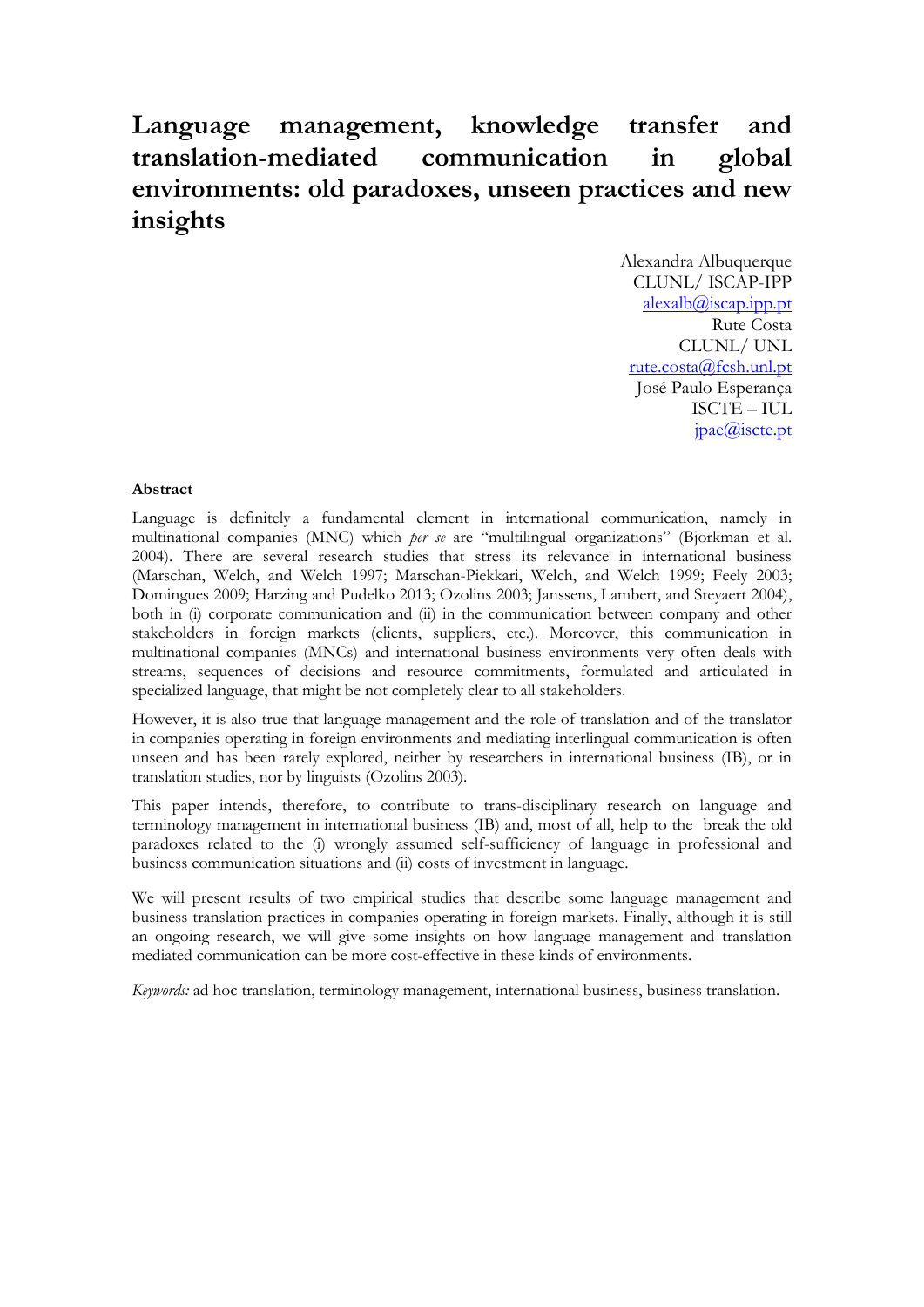# **1. Communication in global environments**

Many studies and reports have proved that language and culture are critical issues in companies' internationalization process. In fact, the whole firm's workflow and activity have to be communicated, both internally and externally at some point. Therefore business communication is not to be neglected.

When it comes to international communication, diversity (of languages, accents, genders, geographies, mind-sets, beliefs, experience…), considered by many managers a must-be "to create the highest performing leadership teams"<sup>1</sup> also brings dilemmas, miscommunication and misunderstandings. However, in a global and polycentric context, it is no longer possible to avoid cross-cultural and interlinguistic communication or to believe that an international language will easily bring the meaning across. Corporate language management is, first and foremost, an issue of managing resources: having the right team and the most skilled employees as far as communication and intercultural awareness is concerned. That, together with the right tools and training, can avoid misunderstandings and cultural pitfalls.

In fact, the issue of the language barrier in international communication is not a simple one and often demands more than one solution, where the most common is the use of a corporate language (usually English) combined with other languages and resources (Thomas, 2008: 4). In fact, there are many language strategies that a company can choose and combine. We consider that those proposed by Feely et al. (2002) are quite comprehensive, although only referring to general language proficiency, and in order to make them more explicit we have organized them into 2 categories: direct communication and mediated communication, as we can see below:



**Figure 1** – Options for managing language problems (adapted from Feely et al., 2002)

 $\overline{a}$ 

<sup>&</sup>lt;sup>1</sup> In "Winning in a polycentric world Globalization and the changing world of business", 2011. Retrieved from http://www.ey.com/Publication/vwLUAssets/Winning\_in\_a\_polycentric\_world\_- \_Globalization\_and\_the\_changing\_world\_of\_business/\$FILE/EY\_-

\_Winning\_in\_a\_polycentric\_world\_-\_Globalization\_and\_the\_changing\_world\_of\_business.pdf.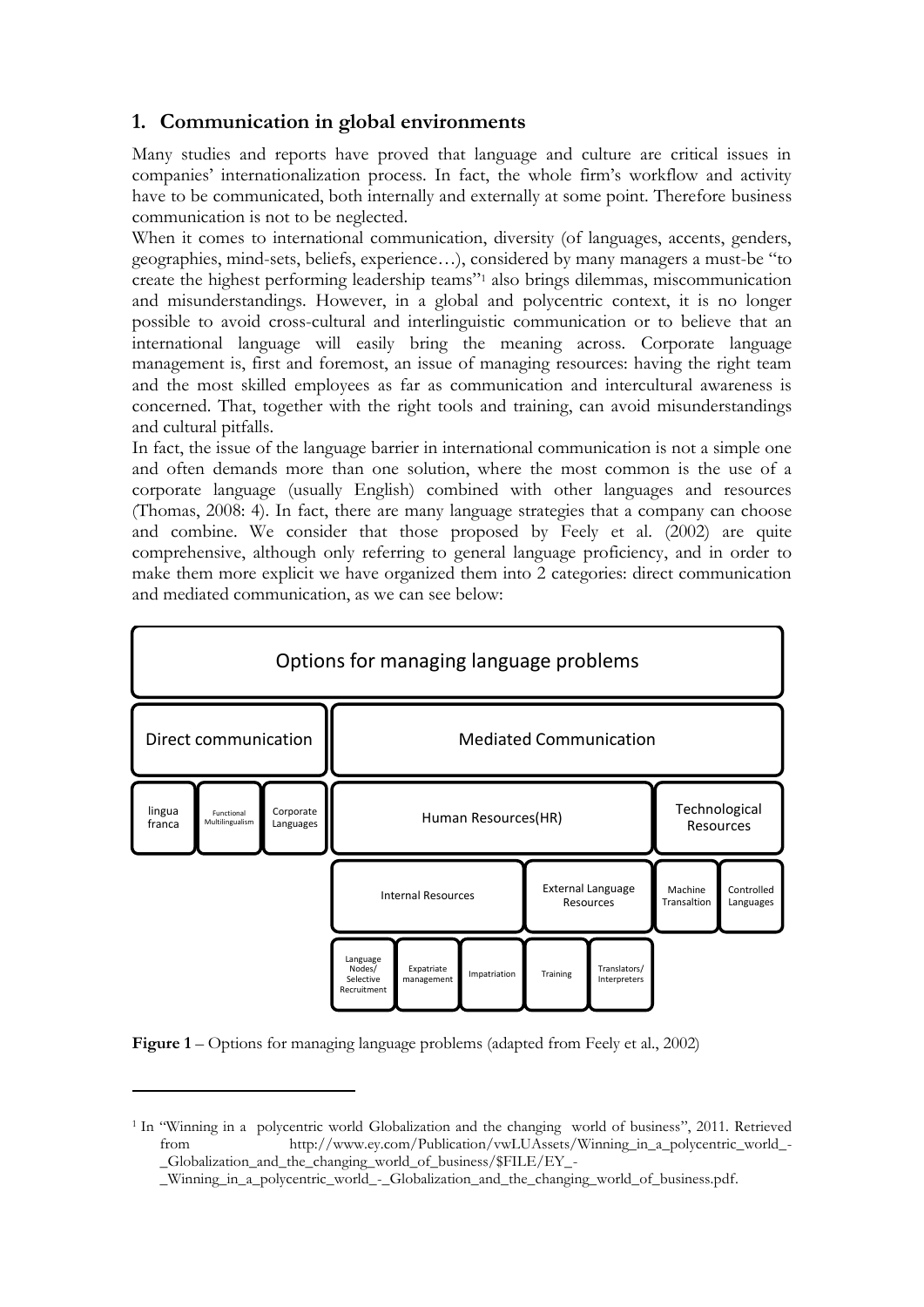However, several studies<sup>2</sup> show that language management and a language strategy is not a priority in most companies, although language transfers not only messages, but also knowledge and even power, sometimes creating "shadow organizational structures" (Marchan-Piekkari et al., 1999). These authors also give evidence that lack of local language competence can damage knowledge transfer between subsidiaries and headquarters and among subsidiaries themselves, since, as Welch e Welch (2008) also state, language can affect the whole knowledge transfer in an international company. In fact,

> *Effective internal communications and knowledge transfer are critical for the MNE because the MNE's primary advantage is the export of superior knowledge to its subsidiaries worldwide.* (Sharp, 2010:1)

Knowledge transfer is deeply connected to company culture and terminology. In fact, there is no knowledge without terminology.

| <b>Skill</b>                                                      | Able to communicate with<br>other worker using a<br>corporate language | Able to communicate with<br>technicians or experts in different<br>fields (knowledge transfer) |
|-------------------------------------------------------------------|------------------------------------------------------------------------|------------------------------------------------------------------------------------------------|
| Knowledge of corporate<br>language and lack of<br>field knowledge | YES                                                                    | Opportunity                                                                                    |
| Field knowledge and<br>lack of knowledge of<br>corporate language | NO                                                                     | NO                                                                                             |
| Field knowledge and<br>knowledge of the<br>corporate language     | YES                                                                    | YES                                                                                            |

### **Table 1: Matrix of language skills and ability to communicate within the company**

As we can see in the table, knowledge can only be transferred with the company if the corporate language is used both in current situations and as a language to communicate with experts and technicians. However, being that language is not a priority and the language strategy, when available, concentrates mostly on having a common general corporate language, the effectiveness of specialized communication is not assured. I.e., being able to speak the corporate language and/or local languages, and even other microlevel practices, in which individuals carefully modulate their communication so as to accomplish the task in hand, may help the corporate communication to flow in general terms. However, knowledge, opportunity and specialized communication may still be impossible for some company workers. Translation, terminology management and knowledge management and sharing are still to be implemented if the company wishes to vertically and horizontally articulate communication.

This leaves us the first paradox: although language is a major element in international communication, literature from all around the world proves that it also lacks proper planning, strategy or investment.

**.** 

<sup>2</sup> Salomão (2006), Domingues (2009), Feely et al. (2002), Marchan-Piekkari et al. (1999), amongst others.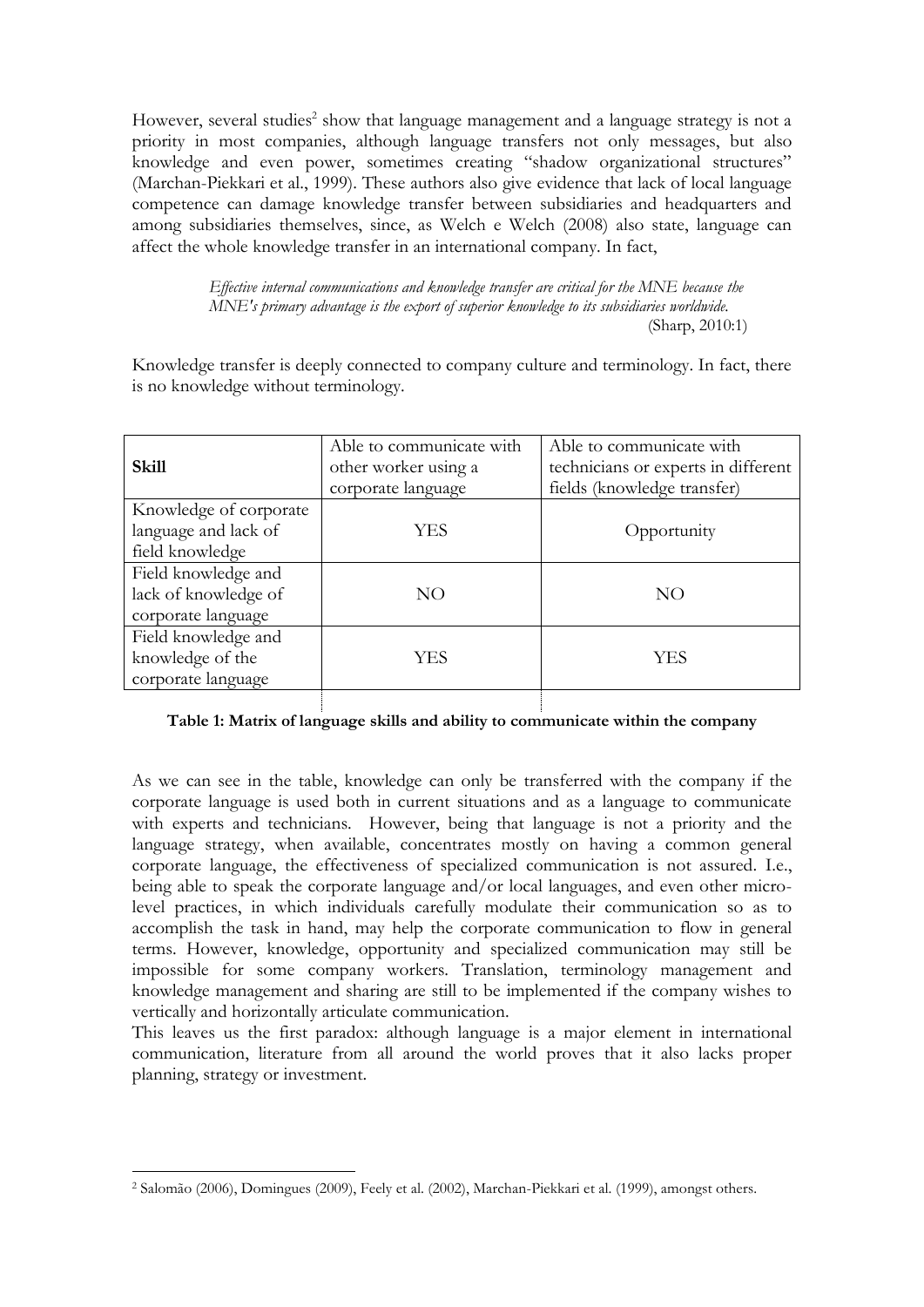# **2. Translation-mediated communication practices at international business contexts**

Even more absent in research than "language" is translation and its role and impact in international business management, except for few works, such as for instance: (i) references in some articles on language management: (e.g. Marschan et al., 1997; Feely, 2002), (ii) an interdisciplinary paper from Janssens et al. (2004), that designs language strategy models according to translation models and (iii) a case-study on translation practices in a Nordic Bank (Peltonen, 2009).

Being aware that very often language skilled employees are "used" as language mediators (Marschan et al., 1997; Marschan-Piekkari et al., 1999; D. Welch & Welch, 2008; D. Welch, Welch, Piekkari, & Denice Welch, Lawrence Welch, 2005), translation-mediated communication in companies operating in foreign markets may thus become an extra and somewhat regular function of employees who master foreign languages. However, this function and the impact of this type of translation are not, in any way, thoroughly studied.

Therefore, this paper intends to contribute to the research on language management in IB and bring some insights to business translation practices. For this purpose, we will present results of 2 studies carried out in several companies operating in foreign markets (both multinational companies and SMEs) that describe how translation-mediated communication issues are dealt with. Also, we will present the first conclusions and drawbacks of an ongoing *in loco* study in some Portuguese companies.

## **2.1 Methodology**

We have carried out 3 studies concerning language and translation management in international companies: 2 mixed studies, quantitative and qualitative (surveys and reports) from 2010 to 2012 and one *in loco* qualitative study (ongoing).

The first study focused on language management in international business communication (LMBC) and the second/third focused on translation practices in companies operating in international environments (TPCIE).

Both studies (1 and 2) were carried out with the help of graduate Portuguese trainees, during their six-month placement in a host company abroad, who collected data from the host company by delivering a survey and, in some cases, through interviews and written reports describing the placement environment, the language and translation management styles in addition to the way the study had been carried out.

Therefore, we will discuss results from a quantitative research and a qualitative analysis (reports) in an attempt to describe language management practices in different organizations operating in foreign markets.

## 2.1.1 Case Study 1 – LMBC:

**.** 

83 trainees, under the framework of the 15th edition of Inov Contacto<sup>3</sup> were involved in the study and collected data from the hosting companies in an Excel survey. The study took place between December 2010 and September 2011, covering a total of 56 organizations, operating in 20 countries, which were grouped and classified into seven types: (1) SMEs, (2) Multinational Companies (Headquarters), (3) Multinational Companies (subsidiaries), (4) Portuguese companies operating in Portuguese-speaking markets, (5)

<sup>&</sup>lt;sup>3</sup> "INOV Contacto is a programme that promotes internships abroad of Portuguese talented graduates with a view to fostering the internationalization of the economy and links between local firms and multinational companies.". In: A review of local economic and employment development policy approaches in OECD countries –© OECD 2008.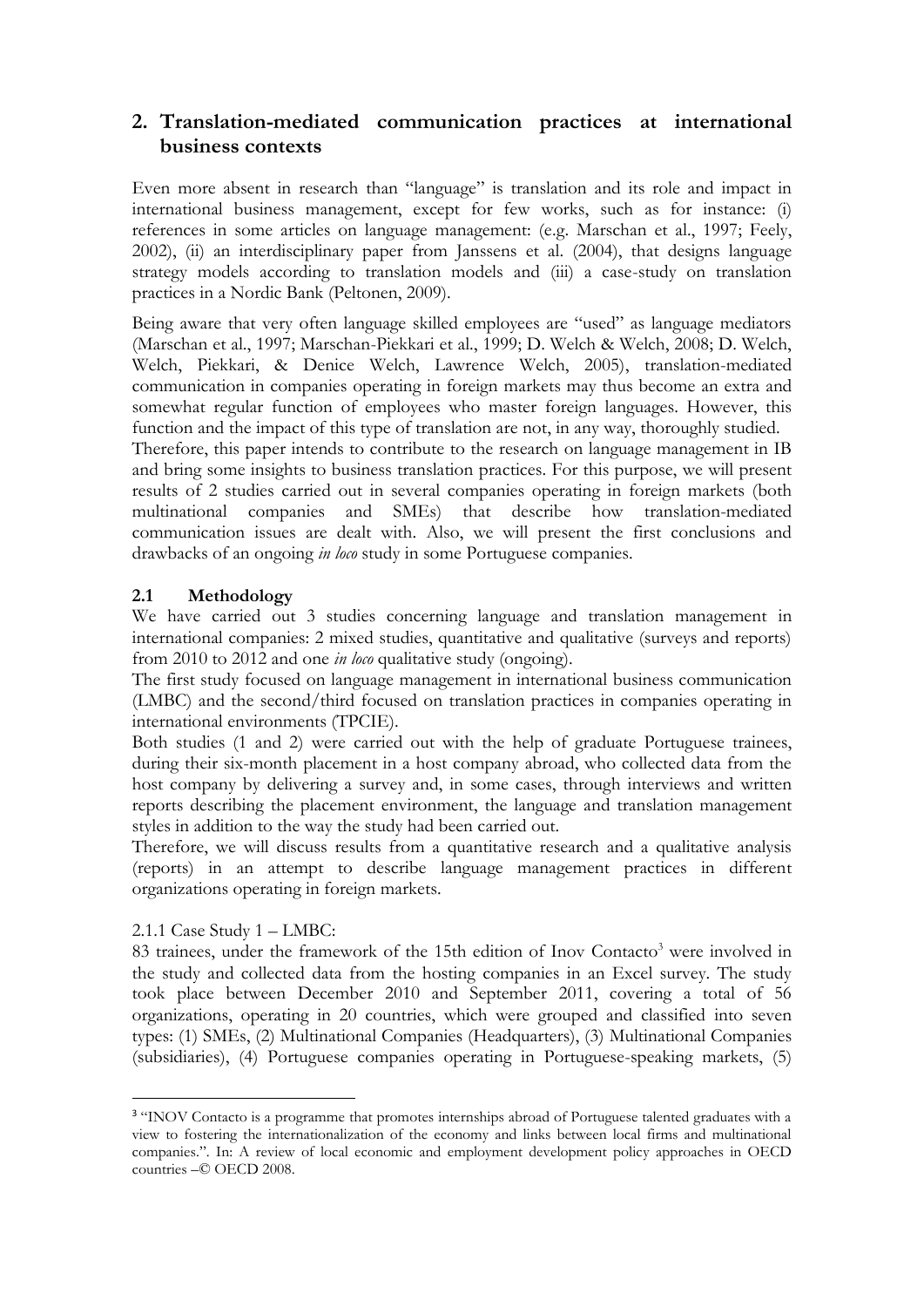Portuguese companies operating in non Portuguese-speaking markets, (6) mediators and (7) diplomatic organizations.

For the purpose of this paper we will only present the results concerning the first 5 types. The objective of the study was to describe and analyse language management practices of companies operating in foreign markets. 5 types of companies and 46 companies in 20 countries were surveyed.

2.1.1.1 Overview of Results:

The analysis of all the surveys and reports of the trainees involved in the study led us to the following main results:

- i. Language management of Portuguese companies in international markets and of international companies in Portuguese-speaking markets is very similar and confirms most of the common appointed policies in previously referred studies.
- ii. English is considered a *lingua franca* in international communication and it is the common corporate language in multinational teams.
- iii. Language skills are considered very important in the internationalization process and therefore, beyond English, speaking other languages is an added value, especially languages from the target markets.
- iv. Rather than hiring professional Language Service Providers, companies operating in foreign markets prefer selective recruitment (recruiting employees with language and intercultural skills) or delegate inter-linguistic communication and translation to mediators (normally employees with language skills, even if new or temporary staff) in order to cut costs and increase the speed of the communication flow.
- v. Professional language providers are contracted almost only when translation cannot be performed internally, either because there is no employee who speaks the language, it is too demanding or translation is legally mandatory.
- vi. In most of the companies, translation of several corporate documents<sup>i</sup> is regularly made by employees with language, but no translation skills, hired for specialized jobs (engineering, accounting, marketing, management and so on). Around 90% of the 83 trainees have been asked to do translation tasks, mostly to their mother tongue, although none had translation training. This finding led us to conclude that companies operating in foreign markets silently develop a specific kind of business translation, performed by language skilled experts or employees with no translation training or translation tools. We have named this type of translation *ad hoc* translation.

These results raise several issues, some of them already discussed in previous studies (Marschan-Piekkari, Welch, and Welch, 1999; D. E. Welch and Welch, 2008; Björkman and Marschan-Piekkari, 2002), namely (i) the role of language in knowledge transfer and (ii) translation skills of employees with language knowledge. However, the first question we would like to address is another paradox:

Paradox 2: being language so pervasive and important in corporate knowledge transfer, for some even considered to be a "reconfiguration agent" (D. E. Welch and Welch, 2008), it is also a very powerful tool. However, especially in companies Type 1 and Type 5, the trainee was sometimes the only translation resource, being the only one skilled in the target language (his/her mother language, most of the times). Therefore, s/he was used to transfer corporate knowledge s/he was not yet very familiar with, with few or no revising control.

Besides this, after reading the trainees' reports, other questions related to translation mediated communication, intra and inter companies, and to knowledge transfer arise, some of them also pointed out by Peltonen (Peltonen, 2009). For instance, *ad hoc* translation practices, used mainly to increase communication speed and cut costs can suffer some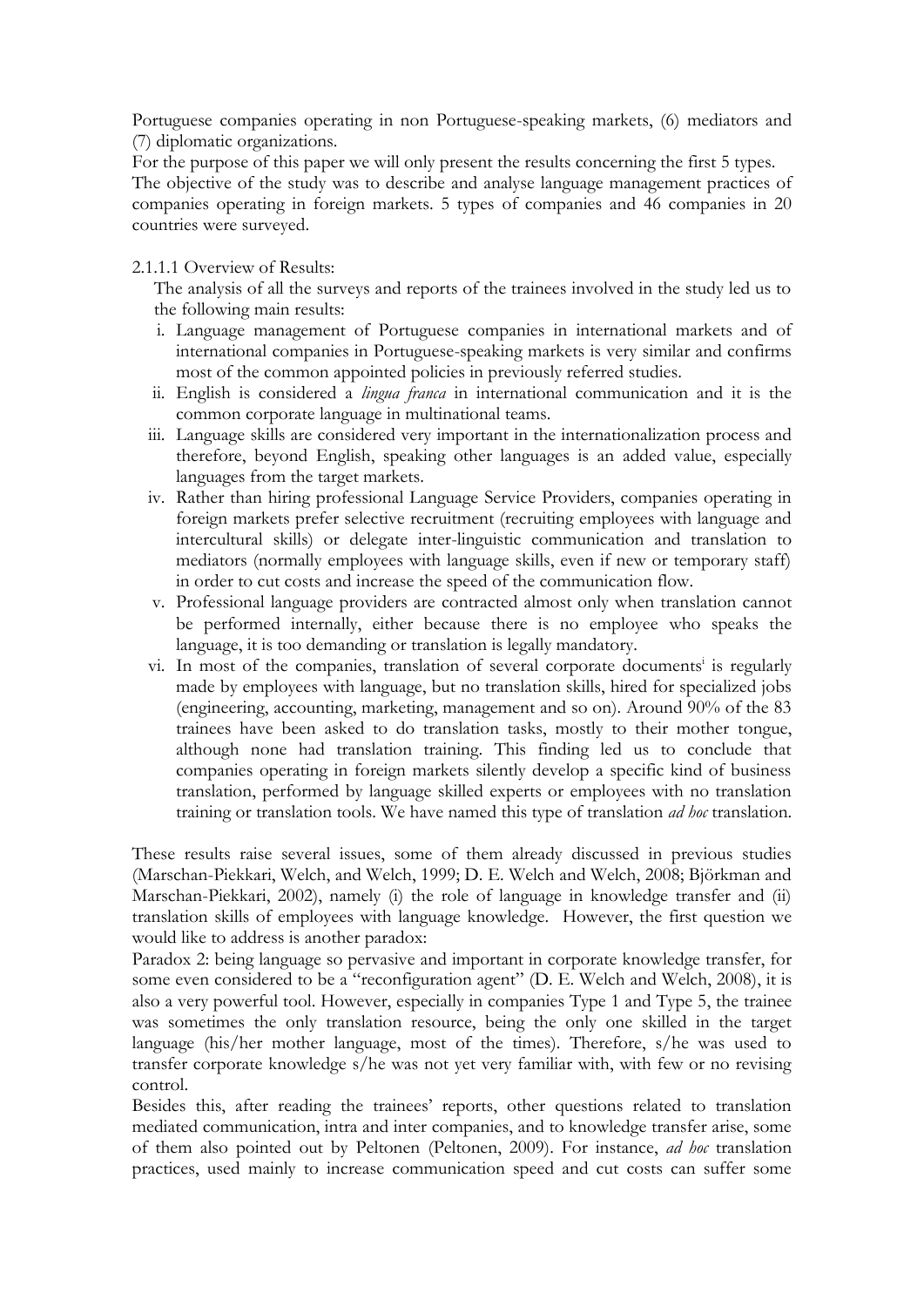drawbacks considering the employees' lack of (i) translation skills, (ii) lack of terminology (knowledge), and (iii) lack of translation and content management tools. All these gaps can cost the company precious time, since the employee has no personal or corporate resources to develop the translation task efficiently. Moreover, in his/her quest for solutions (linguistic, terminological or other), s/he will probably ask other employees (more experienced or that have already done some translation work themselves or that are experts in the field) for help, which should also count as a translation cost. Moreover, *ad hoc* translation especially performed by temporary staff but also by employees relying exclusively on their language skills (even if they are native speakers) gives no guarantee of quality, but just the basic language transfer procedures. Also, translation can also be a repetitive task, costing unnecessary time, when the right content, terminology and translation tools could improve, optimize and speed up *ad hoc* translation.

## **3. New insights: improvement model**

Trying to find answers to these questions, especially on how to make business *ad hoc* translation more effective with small investments, we designed another study, based on an improved translation-mediated communication model, that brings almost no costs to the companies and increases translations speed, quality and return of investment. This model was applied as a pilot project, from May 2012 to October 2012, again under the framework of the 16th edition of Inov Contacto.



Training, knowledge management and knowledge sharing

#### **3.1 Case Study 2 – TPCIE**

Taking into consideration the results from Study 1, with this pilot project we aimed to obtain more information on *ad hoc* translation practices of companies operating in international environments, namely concerning methods, technological resources, terminological resources and to test our training model.

This research was carried out with the help of 22 trainees, in 19 companies in 12 countries. Eleven of those companies had been already surveyed in study 1, and 5 of them were the same companies but now operating in a different market. The typology of the companies was, for this reason the same of Study 1. The results below therefore refer to the same 5 typologies of companies: (1) SMEs, (2) Multinational Companies (Headquarters), (3) Multinational Companies (subsidiaries), (4) Portuguese companies operating in Portuguesespeaking markets, (5) Portuguese companies not operating in Portuguese-speaking markets. Being the trainees new staff and not familiar to translation studies, the study was divided into four parts:

Part I

i. acquaintance with language and translation-mediated communication practices in the host companies;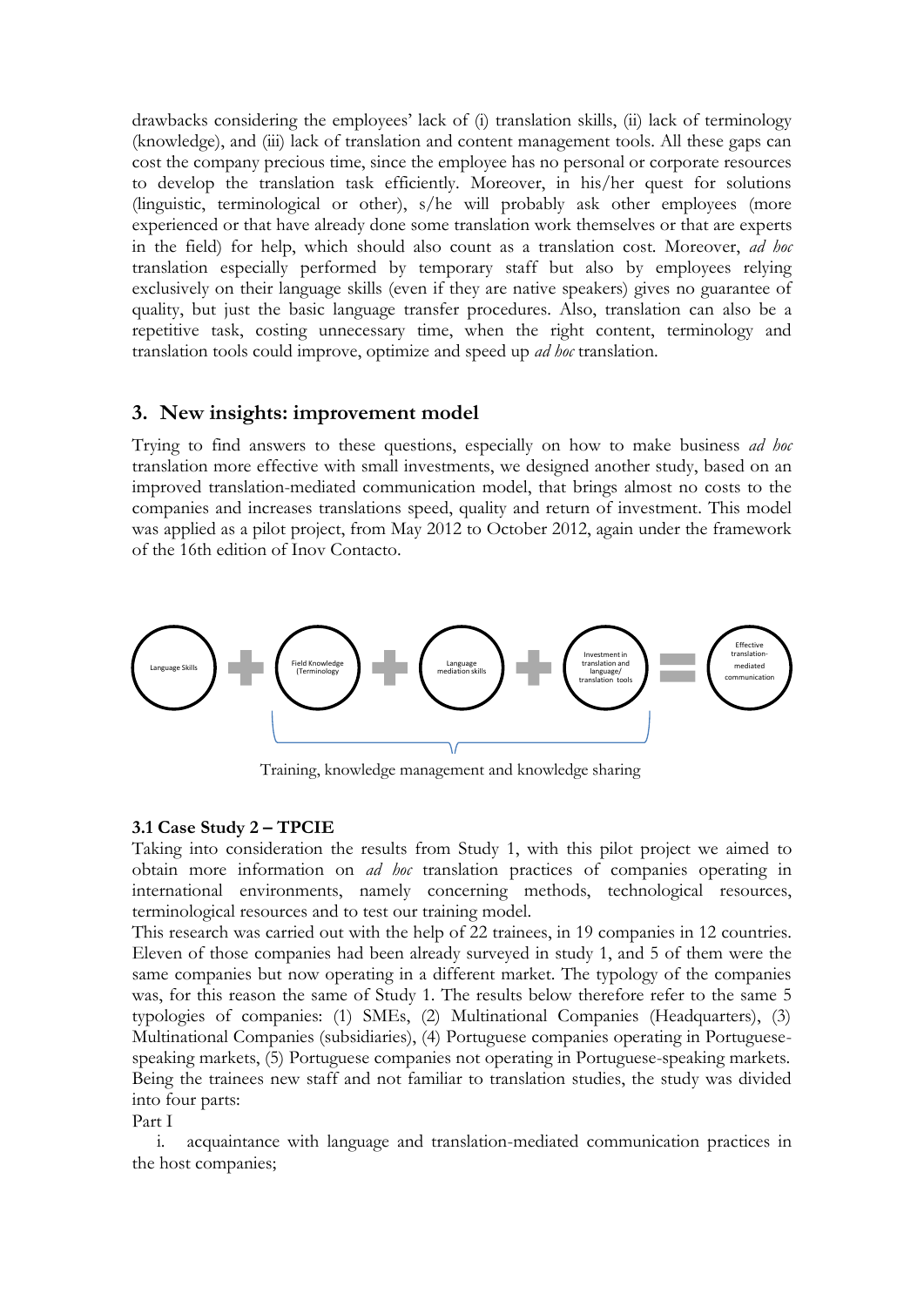ii. survey the employees who did *ad hoc* translation in the host company (including the trainees, if that was also the case) on methods, technological resources, terminological resources and overall results;

Part II - Several terminological and translation resources were presented to trainees for self-study and self-test.

Part III - After having explored the suggested resources and the translation tools, trainees should promote them amongst the employees who were also translators.

Part IV - A new survey, on the result of using the translation tools, was carried out. A brief report describing the project implementation was also delivered.

### 3.1.1 Overview of results

The results of this small research project were not at all surprising. Through the first survey (Part I), with answers from both the trainees and also from employees who regularly act as translators in the company, we concluded that 89% of the companies carry out *ad hoc* translation, and in 92% of the cases during working hours.

As far as translation tools and other translation resources are concerned, 89% use the internet, 56% dictionaries and experts' help and only 3% use computer assisted translation.

Referring to the impact of the translation as an extra task, 44% do not feel bothered by doing translation and 36% are even very pleased to do translation.

When asked about the main translation problems encountered, 47% mentioned the lack of knowledge in terminology and 42% the need for better language knowledge. To solve terminology doubts, 78% ask an expert in the same company, 38% ask someone outside the company, and 67% look it up in the World Wide Web.

In order to improve their translation results, the resources considered most important were "better terminological knowledge" (69%) and "good translation tools" (56%).

In the second survey (Part IV), the same *ad hoc* translators were asked about the impact of using terminological tools and computer assisted translation (CAT) tools. 63% stated that the translation work improved "a lot", especially as far as terminology (47%) and quality (41%) are concerned.

However, after reading the reports, we could see that most trainees could not promote the use of the suggested tools in a suitable way, either due to the lack of time on their side or on the employees' side. Moreover, there seems to be a conceptual confusion between what machine translation and CAT is, since respondents didn't seem to understand that using CAT tools means that translation depends on human performance, contrarily to machine translation, completely performed by the computer.

Moreover, they all seemed to expect "magic" tools: that could fit their specific needs of translation and terminology in a user-friendly and easy way. This is actually what approximately all surveyed staff refers to: the need to find customized and user-friendly tools. We could also conclude that most companies have, over time, developed some terminology management, by elaborating glossaries and wordlists (in Excel or Word format) but regularly use these resources in paper support and no interest was showed in optimizing this knowledge by managing the content in a more electronic way. Also, these documents are not widely spread in the company, i.e., only one or two departments in the company only know it. Moreover, in two of the cases, where the employees have been translating for the company for some time, the advantages of using CAT tools (like translation memories or terminological databases) were not recognized, since they stated to have developed their own translation methods, seeing no reason to change them.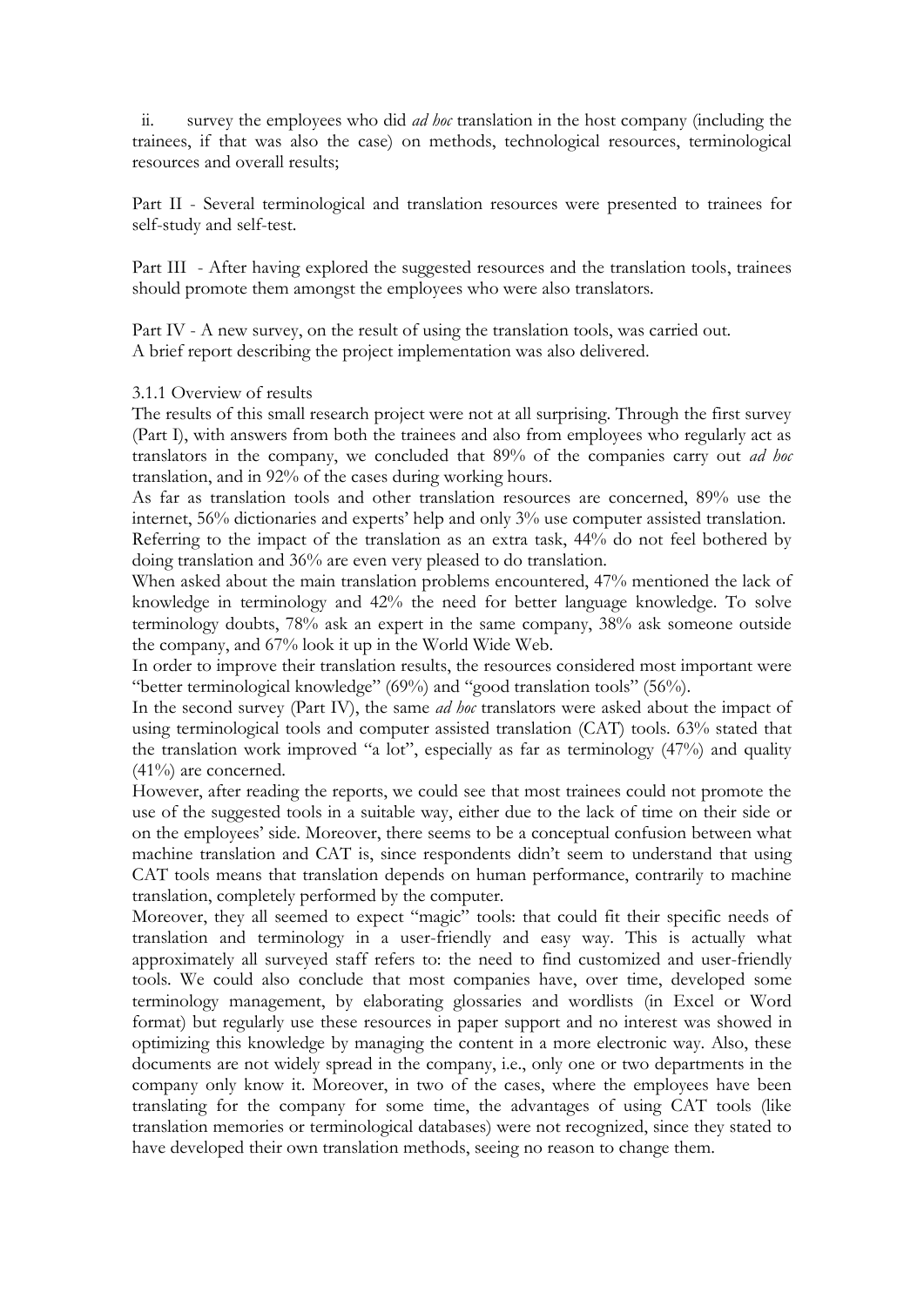This study confirmed several of the research questions brought up in case-study 1: translation tasks are carried out during working hours and sometimes other Human Resources of the company are contacted to solve problems, increasing the time spent in these *ad hoc* tasks. Moreover, language skilled employees and trainees (even if temporary) are asked to translate several types of documents, even if they have insufficient knowledge (terminology) and translation tasks are mostly done using machine translation tools  $(90\%$ referred to Google Translator) and manually. Therefore, along with more terminology knowledge, translation tools are considered important to improve translation tasks.

However, it was our belief that since the training was promoted by trainees who were themselves not translators, terminologists or language experts and, on the other hand, who were themselves trained at distance the study could have had more impact if it was developed on site.

Therefore, since February 2014, we are working ourselves with 3 Portuguese companies *in loco*, and 5 *ad hoc* translators, carrying out study no 2, only for the language pair Portuguese-English. We must say that the settings and conclusions are the same. CEOs state that good communication skills and language proficiency are extremely important for international communication, but they rely, most of the times, on *ad hoc* translation.

The methodology is basically the same, the major difference (which we considered an added value) being that now it is us who train the *ad hoc* translators directly in the use of CAT tools and terminology management. So far, we are dealing with the same obstacles, as the trainees seem to have dealt with: lack of availability from the experts to share and validate knowledge. Companies recognize the importance of communication and translation quality and *ad hoc* translators agree with the model and are very satisfied with the results by using of CAT tools. They are now in phase III – working on their own and registering the differences (time and results) and within a few weeks we will assess the results and carry out the final phase (survey and interviews). We expect to have, by then, more solid results (both concerning the amount and cost of time of translation used by *ad hoc* translators and quality of translations before and after the training) and with the results be able to change the current management mindset: consider language a cost and not be willing to invest on training, terminology management, translation software or improvements, since the ad *hoc modus operandi* seems to be enough. In fact, although all (companies and employees) recognize it is not perfect, more quality apparently seems to bring no benefit (more profit and business)… This brings forward another paradox: more quality and efficiency seem to be losing to a globalized world, where most of the international customers are not English native-speakers and don't use a standard English and/or are not demanding, as far as communication quality is concerned.

#### **4. Some Conclusions**

Both literature and studies presented made evident that using language skilled employees does not mean that all intra and inter-linguistic communication situations in international contexts are covered. As we could see in the results from study 2, the main translation problems reported were linked to terminology, i.e., knowledge of the specific field dealt with in the communication situation. Therefore, in order to solve translation problems, the ad hoc translator used time from regular working hours and sometimes there was even the need to take time from other employees' working hours to get the (right) knowledge. Moreover, ad hoc translators, often face unavailability to share or validate knowledge, especially from experts at the company. Nevertheless, all this time investment does not guarantee accurateness and quality.

Moreover, if *ad hoc* translations are done without the support of content management tools, in companies where longer or more complex documents are regularly translated, working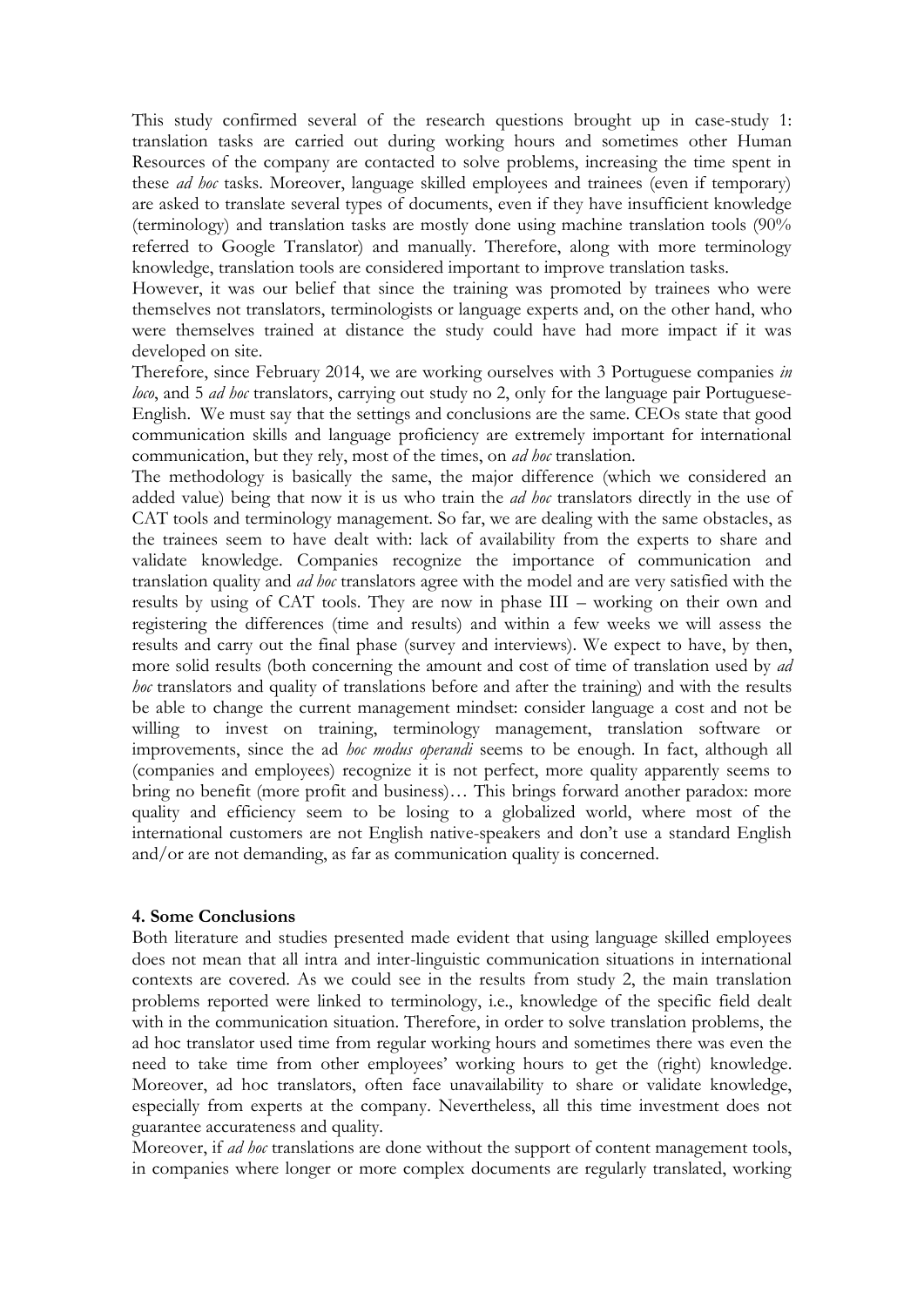hours are also used to repeat translations and procedures that could be avoided with the use of CAT tools. For these reasons, the company may be cutting direct translation costs but is spending time of specialized employees in tasks that could be optimized and accelerated by the use of technology, which can be considered an unseen expense.

We believe that translation is unavoidable in today's global world, where English is not enough, despite being an international business language. We also believe that considering the intra and inter-companies information flow and volume in international environments, it is impossible to outsource the translation of documents for everyday use. Therefore, translation skills should be part of the human capital of a company, together with basic CAT tools and content management systems. Moreover, if corporate knowledge (terminology) was managed in a common database, and made inter-operational with writing and communication tools, corporate and business communication could be more accurate, consistent and cost-effective.

## **4. References**

Bjorkman, I. and Barner-Rasmussen, W. and Li, L. (2004). "Managing Knowledge Transfer in MNCs: The Impact of Headquarters Control Mechanisms." Journal of International Business Studies 35 (5): 443–455.

Björkman, A, and R Marschan-Piekkari. (2002). "Hiding Behind the Language: Language Fluency of Subsidiary Staff and Headquarter Control in Multinational Corporations." In European International Business Academy Conference, Athens: Greece.

Domingues, Madalena. (2009). "Language Strategies by MNCs": an Empirical Assessment". Universidade do Porto. Retrieved from:

http://www.fep.up.pt/cursos/mestrados/megi/Tese\_Madalena Domingues\_final.pdf.

Feely, Alan J. (2002). "Forgotten and Neglected – Language": The Orphan of International Business Research." In 62nd Annual Meeting of the Academy of Management, 1–32. Retrieved from: http://www.harzing.com/download/orphan.pdf.

Feely, Alan J. (2003). "LANGUAGE MANAGEMENT IN MULTINATIONAL COMPANIES." Cross Cultural Management An International Journal 10 (2): 37–52.

Hagen, S. (1988). Languages in Business: An Analysis of Current Needs. Newcastle Polytechnic.

Harzing, Anne-wil, and Markus Pudelko. (2013). "Language Competencies , Policies and Practices in Multinational Corporations": A Comprehensive Review and Comparison of Anglophone , MULTINATIONAL CORPORATIONS :" Journal of World Business 3. Retrieved from: http://www.harzing.com/papers.htm#langclusters.

Isager, Gitte. (2009). "English as a Corporate Lingua Franca: An Exploratory Study of the Strengths and Weaknesses of Using English as a Corporate Language."

Janssens, Maddy, José Lambert, and Chris Steyaert. (2004). "Developing Language Strategies for International Companies: The Contribution of Translation Studies." Journal of World Business 39 (4) (November): 414–430. doi:10.1016/j.jwb.2004.08.006. Retrieved from: http://linkinghub.elsevier.com/retrieve/pii/S1090951604000355.

Marschan, Rebecca, Denice Welch, and Lawrence Welch. (1997). "Language: The Forgotten Factor in Multinational Management." European Management Journal 15 (5): 591–598.

Marschan-Piekkari, Rebecca, Denice Welch, and Lawrence Welch. (1999). "In the Shadow: the Impact of Language on Structure, Power and Communication in the Multinational." International Business Review 8: 421–440.

Ozolins, Uldis. (2003). "Current Issues in Language Planning Language and Economics: Mutual Incompatibilities, or a Necessary Partnership?" Current Issues in Language Planning (November).

Peltonen, Jukka-Pekka. (2009). "Translation Activities in MNEs - Case Nordea." Social Networks. Helsinki School of Economics. Retrieved from: http://hsepubl.lib.hse.fi/FI/ethesis/pdf/12155/hse\_ethesis\_12155.pdf.

Phillipson, R. 2001. "Global English and Local Language Policies: What Denmark Needs." Language Problems & Language Planning 25 (1): 1–24.

Salomão, Ricardo. (2006). "LÍNGUAS E CULTURAS." Innovation. Universidade Aberta.